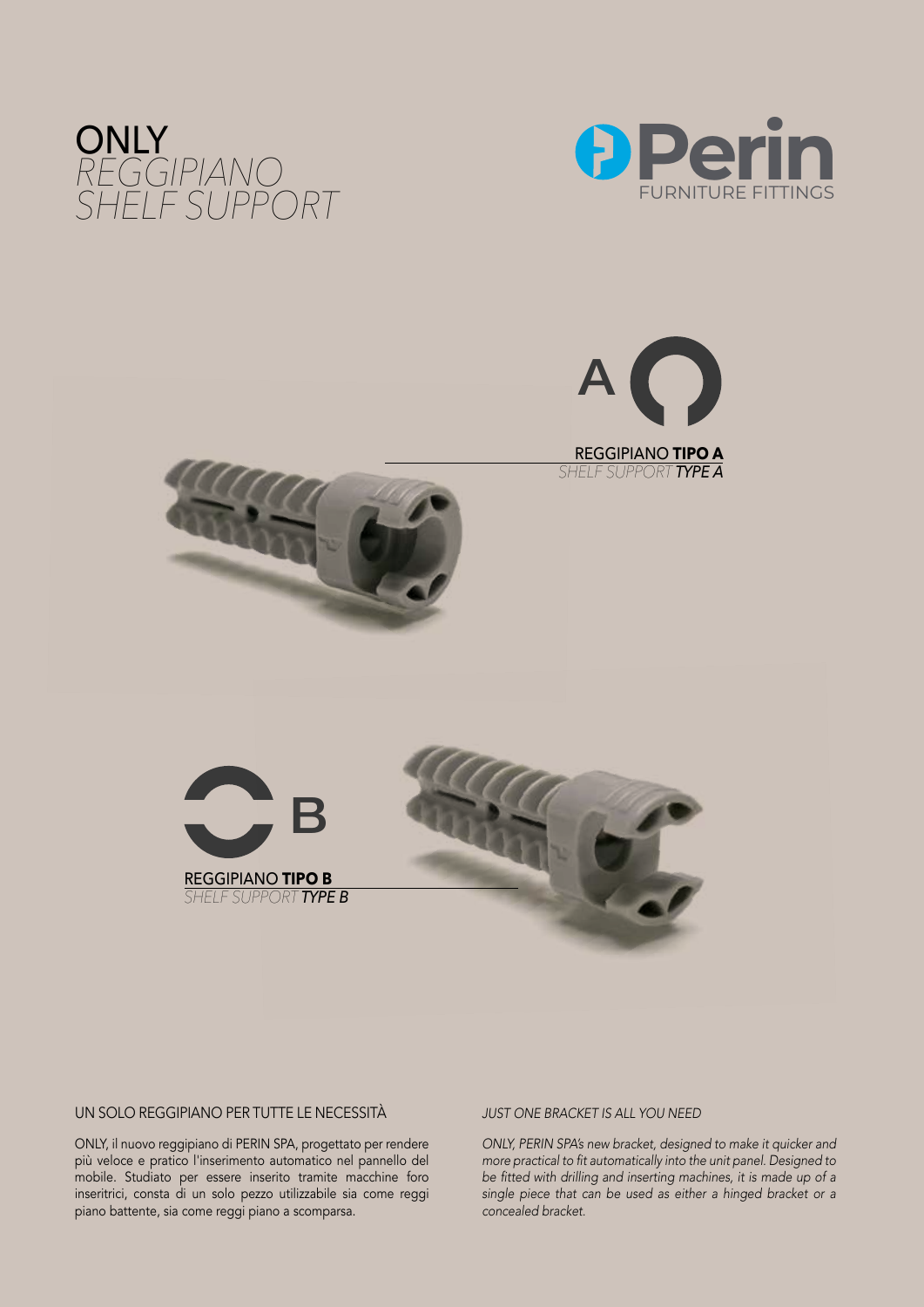# SHELF SUPPORT SOLUTION 1 REGGIPIANO **SOLUZIONE 1**



side view



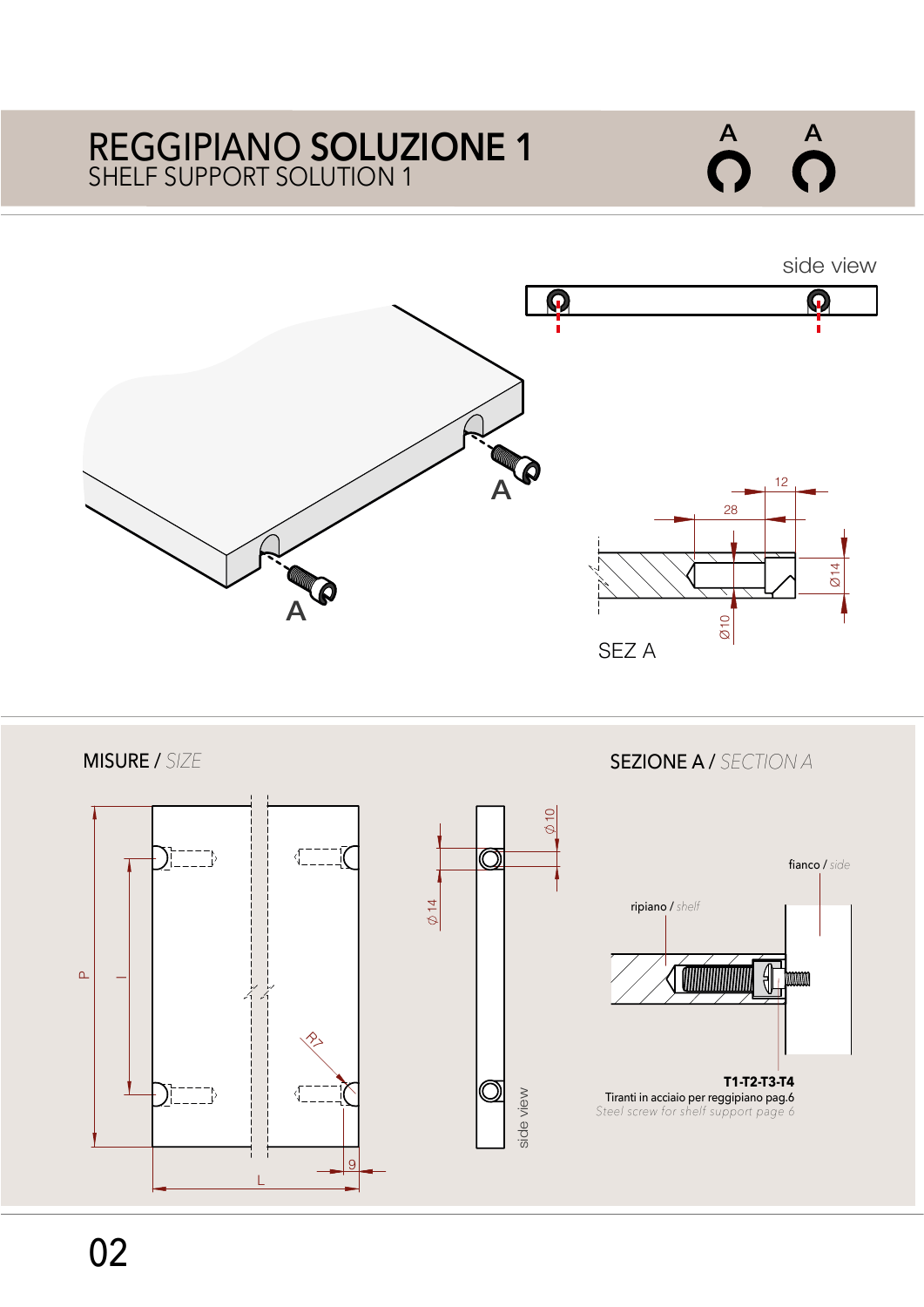## SHELF SUPPORT SOLUTION 2 REGGIPIANO **SOLUZIONE 2**





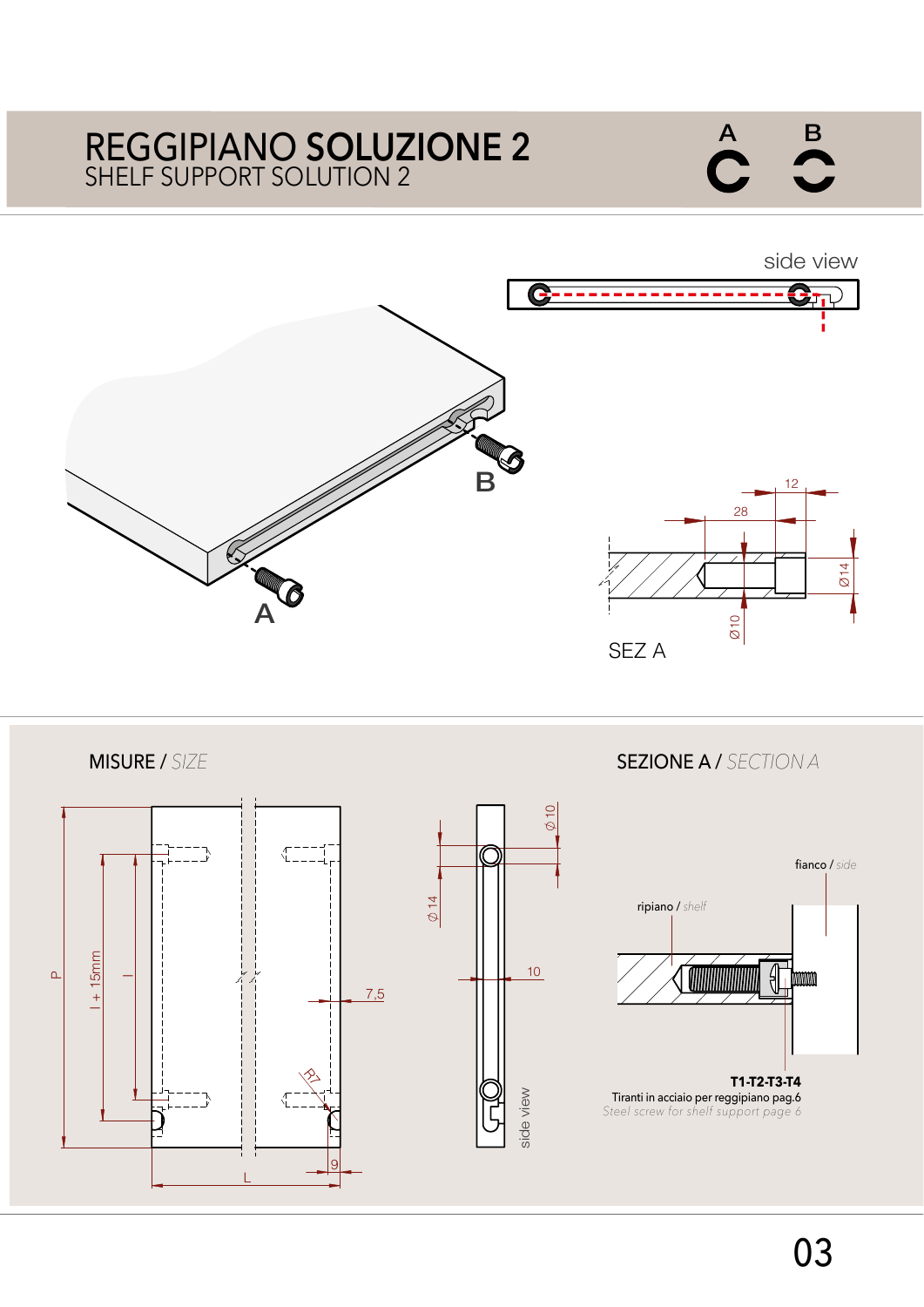## SHELF SUPPORT SOLUTION 3 REGGIPIANO **SOLUZIONE 3**

side view G B 12 28 Ø14 A Ø10 SEZ A

MISURE / *SIZE*SEZIONE A / *SECTION A* 10 ۱.<br>ا fianco / *side*  $\varphi$ 14 ripiano / *shelf* 10  $\overline{\phantom{0}}$  $\mathbf{r}$ 7,5 **T1-T2-T3-T4** side view side view Tiranti in acciaio per reggipiano pag.6 *Steel screw for shelf support page 6* L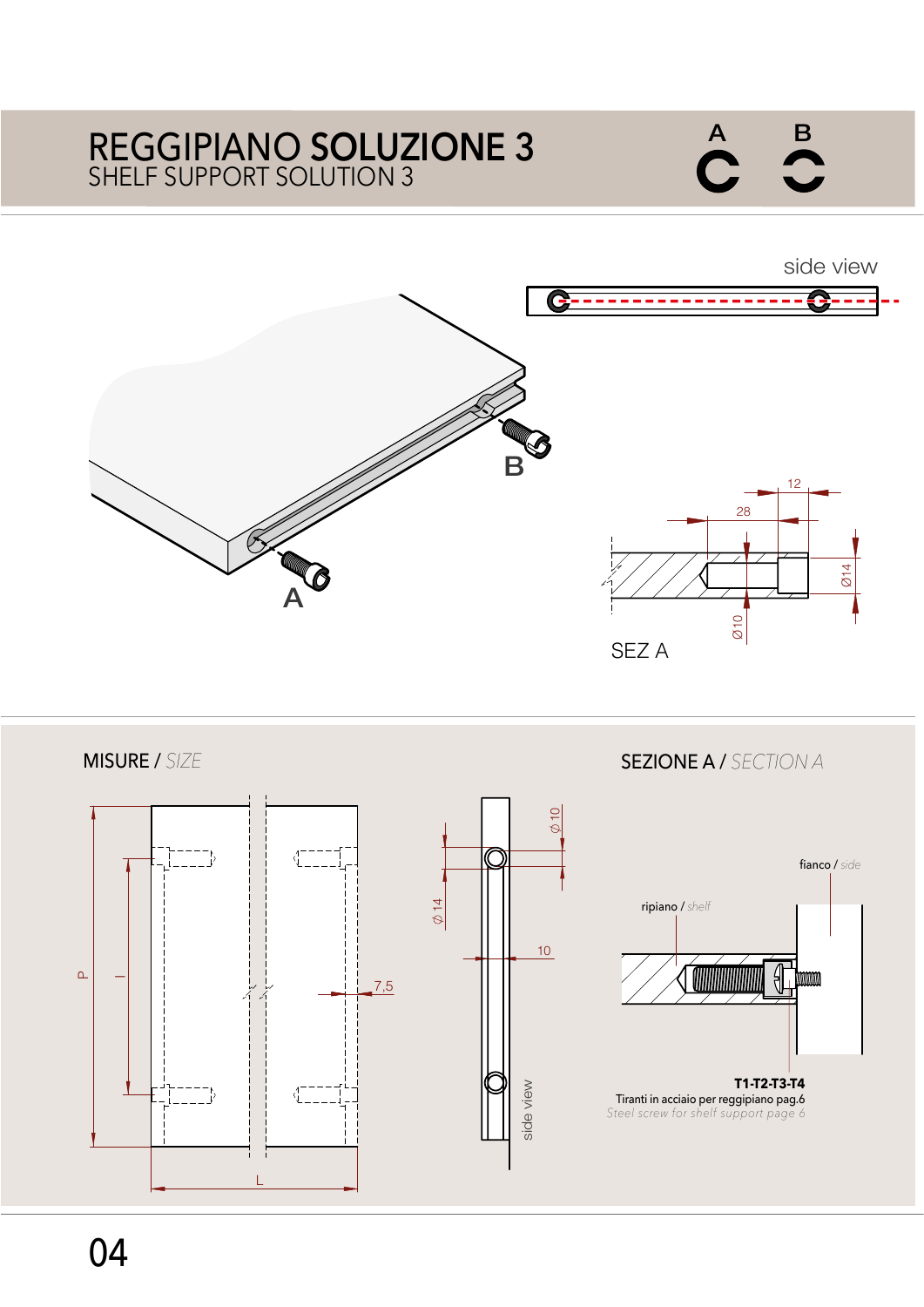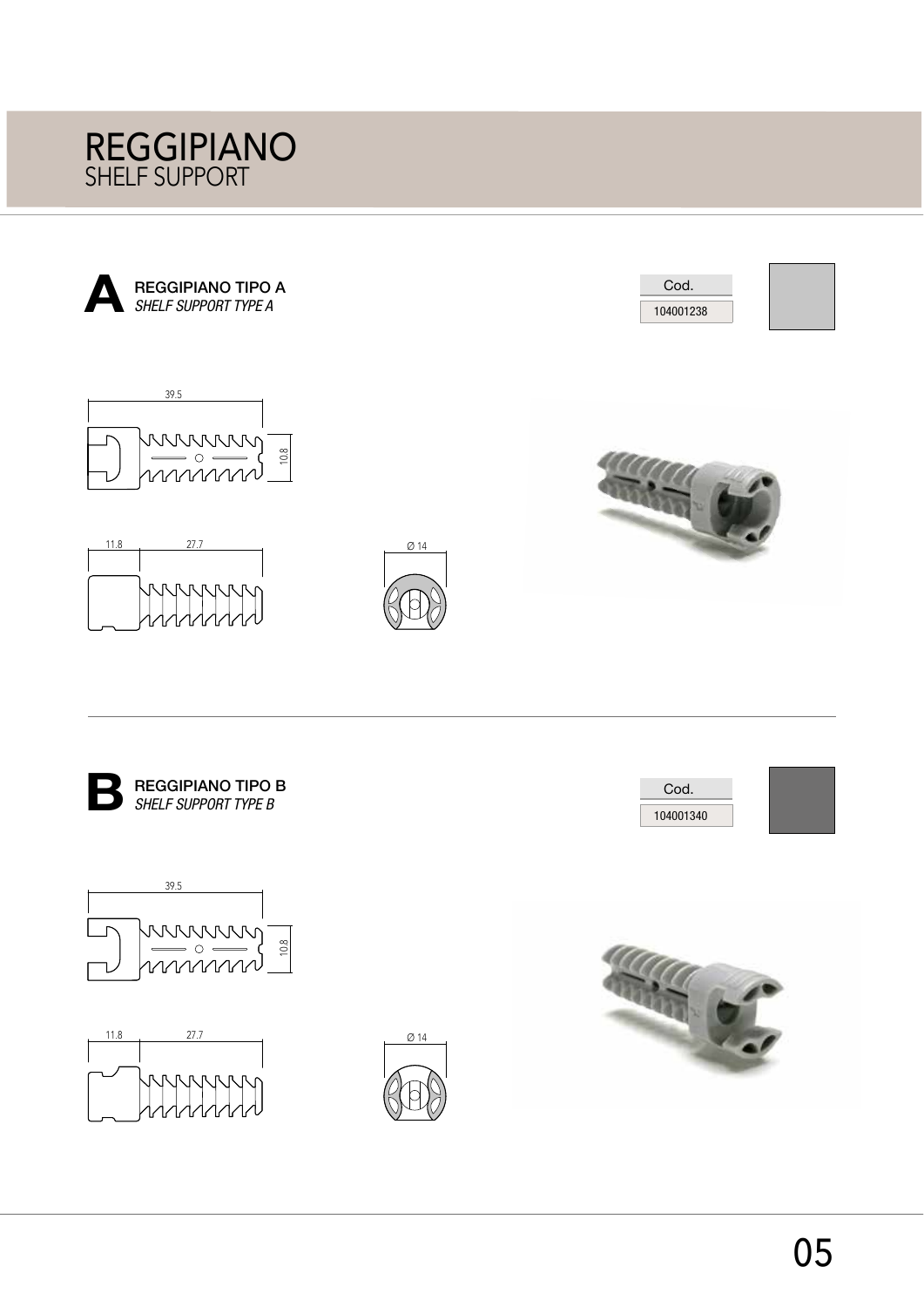## STEEL SCREW FOR SHELF SUPPORT TIRANTI IN ACCIAIO

..01 Zincato *Galvanized*

## T1  $\blacksquare$

TIRANTE IN ACCIAIO PER REGGIPIANO ONLY

*Steel screw for shelf support ONLY*







## T2

TIRANTE IN ACCIAIO PER REGGIPIANO ONLY *Steel screw for shelf support ONLY*



|     | Cod.     |
|-----|----------|
| 7.5 | 1040203. |
| 9   | 1040213. |
| 10  | 1040204. |
| 13  | 1040205. |



#### T3

TIRANTE IN ACCIAIO PER REGGIPIANO ONLY *Steel screw for shelf support ONLY*



## T4

TIRANTE IN ACCIAIO PER REGGIPIANO ONLY *Steel screw for shelf support ONLY*



|    | Cod.     |
|----|----------|
| R  | 1040211. |
| 12 | 1040212. |

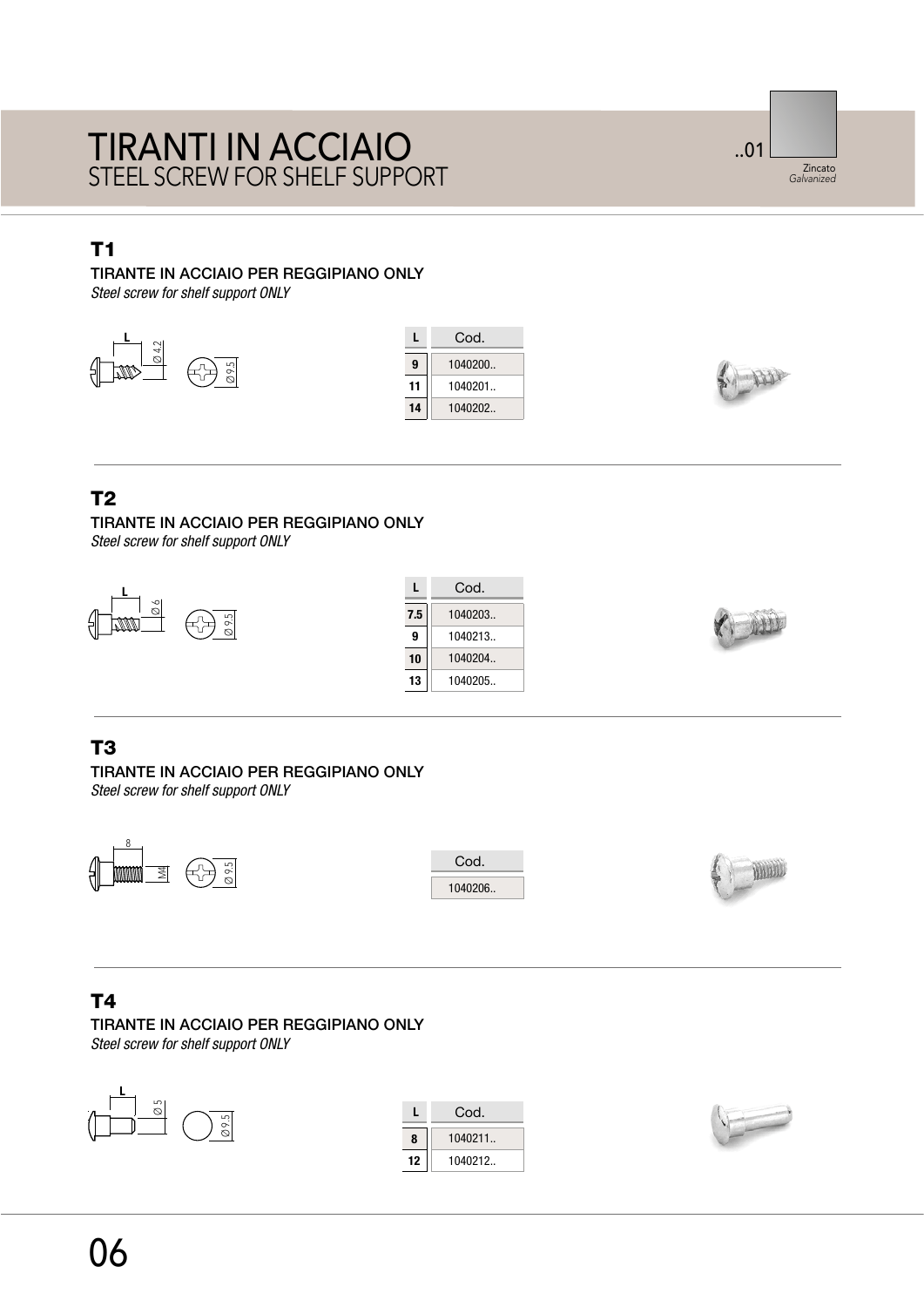

#### The Second Second Second Second Second Second Second Second Second Second Second Second Second Second Second

## COPRI FORO MEZZALUNA

*Hole Cover*